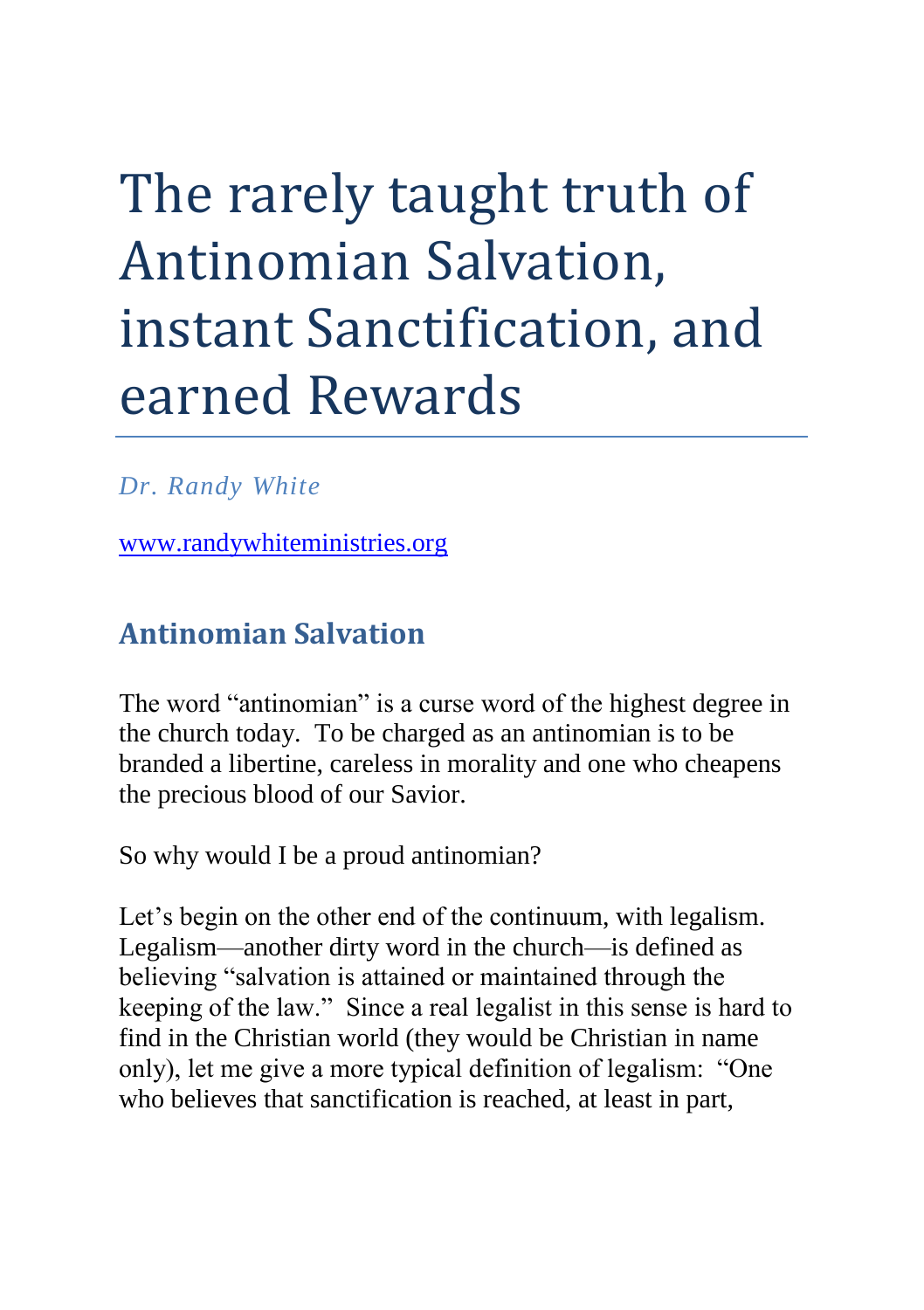through the keeping of the moral law.‖ This kind of legalist is very common.

In fact, most Baptist churches are filled with this typical legalist. Members who believe they are attaining spiritual maturity because of the many things they don't do and a few select things they faithfully do.

The problems with this kind of legalism (sanctification through obedience to a moral code) are numerous, including—

- Pride
- Self-righteousness
- Self-abasement
- Lack of real spiritual maturity
- Condemnation of others.

So what is an antinomian? Typically, such a charge is given to one who believes they may sin that grace may abound. They deny any need for moral living and throw caution to the wind.

However, the typical definition of an antinomian is not the real definition. Miriam-Webster's online dictionary says that an antinomian is "one who holds that under the gospel dispensation of grace the moral law is of no use or obligation because faith alone is necessary to salvation."

Under this actual definition, I am antinomian…and proudly so!

Paul speaks about legalism, and he is obviously no legalist.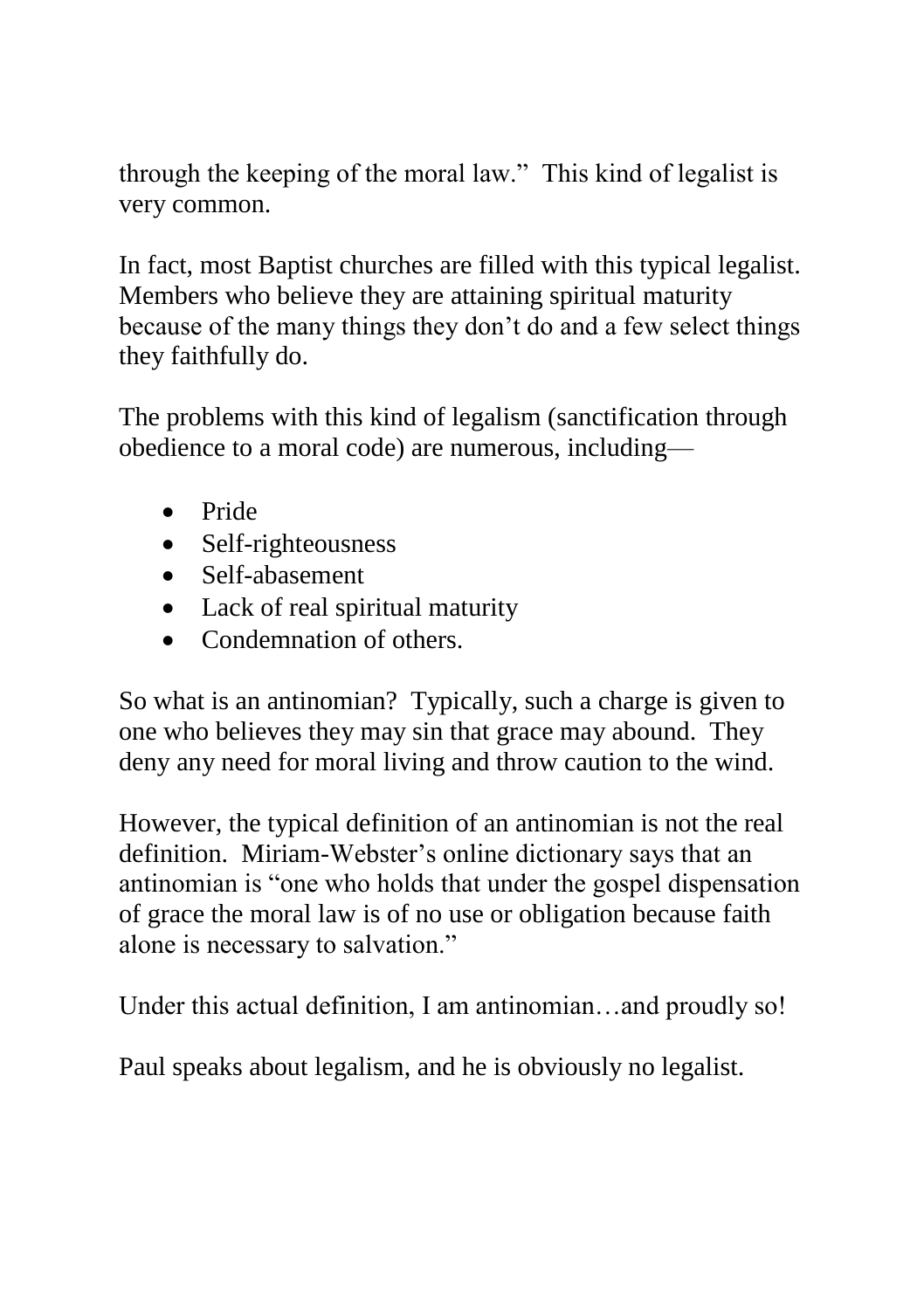Romans  $3:20$  (NAS)<sup>20</sup> because by the works of the Law no flesh will be justified in His sight.

Paul speaks about the more "typical" legalism (obedience for sanctification), and he is still obviously no legalist.

> Colossians 2:23 (NAS)  $^{23}$  These [matters of the Law] are matters which have, to be sure, the appearance of wisdom in self-made religion and self-abasement and severe treatment of the body, *but are* of no value against fleshly indulgence.

Paul also speaks of typical antinomianism, and he is no antinomian under such pretense.

> Romans  $6:1-2$  (NAS)<sup>1</sup> What shall we say then? Are we to continue in sin so that grace may increase?  $2^2$  May it never be! How shall we who died to sin still live in it?

Finally, Paul speaks of *actual* antinomianism.

Romans  $8:1-4$  (NAS)<sup>1</sup> Therefore there is now no condemnation for those who are in Christ Jesus.  $2$  For the law of the Spirit of life in Christ Jesus has set you free from the law of sin and of death.<sup>3</sup> For what the Law could not do, weak as it was through the flesh, God *did:* sending His own Son in the likeness of sinful flesh and *as an offering* for sin, He condemned sin in the flesh, <sup>4</sup> so that the requirement of the Law might be fulfilled in us, who do not walk according to the flesh but according to the Spirit.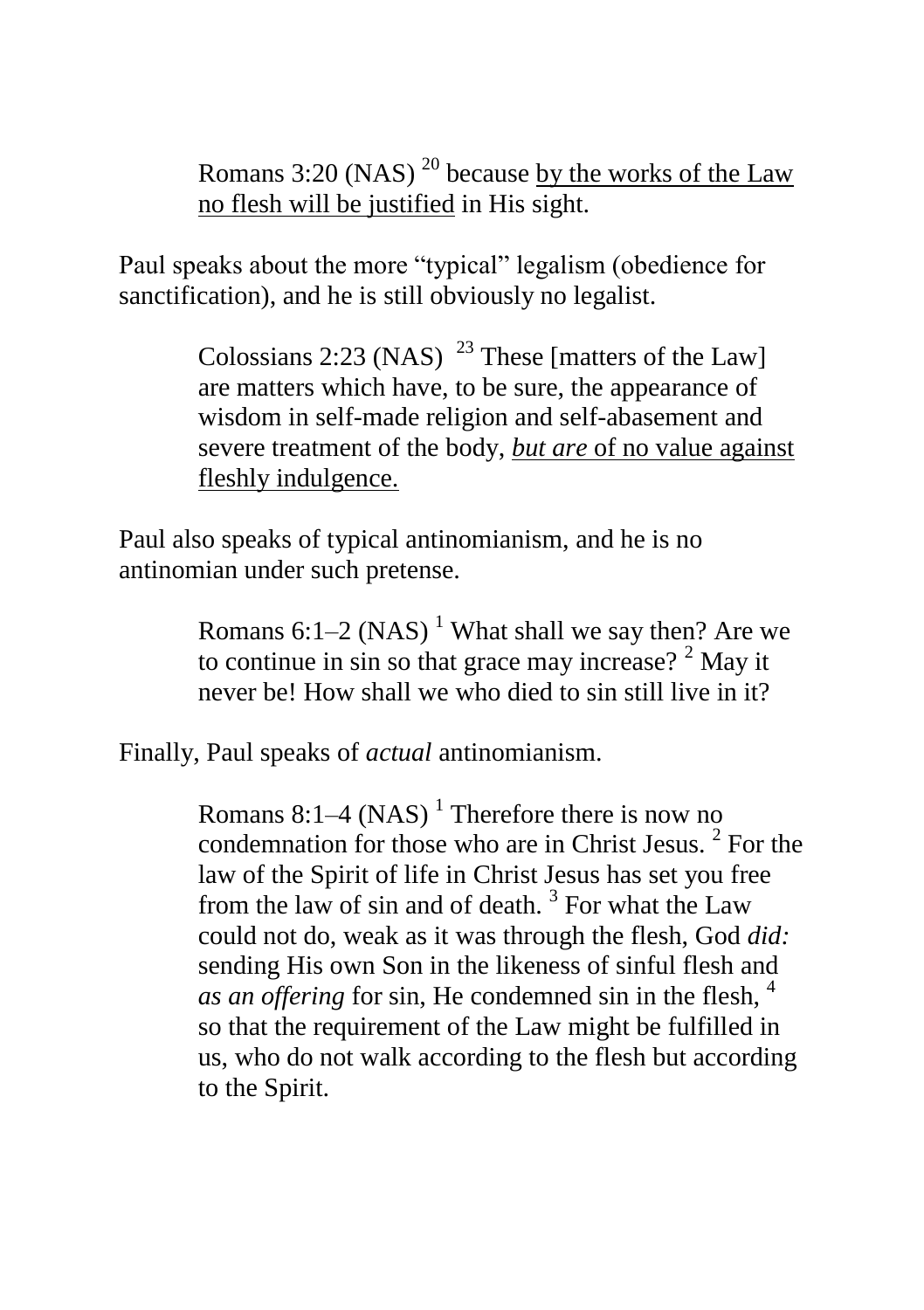What amazing grace, that Christ would fulfill the Law within us, both for salvation and sanctification! Inasmuch as I do not believe that obedience to the law can save me nor sanctify me (both coming to me as a gift of God), I am an antinomian, and proud!

# **Instant Sanctification**

While very few Christians would be legalists in the sense of believing you can be saved by observance to the Law (they would, by definition, not be Christian), a host of Christians believe, at least in a practical sense, that it is observance of the moral law that sanctifies.

Sanctification is the work of being cleansed and made like Christ. It has most often been defined as progressive, meaning it takes place over time, and involves the efforts of the believer. I have my doubts about this understanding of sanctification, primarily because I believe that sanctification is a *miraculous* work of the Spirit, not a natural result of good works.

R.J. Rushdoony wrote an influential book entitled *Institutes of Biblical Law*. It is a book on Christian Reconstructionism (i.e.: postmillennialism), but in it he clearly speaks of sanctification as a result of fulfilling the law—

> ―Saint Paul attacked the law as a saving ordinance, as man's way of salvation; he upheld the law as man's way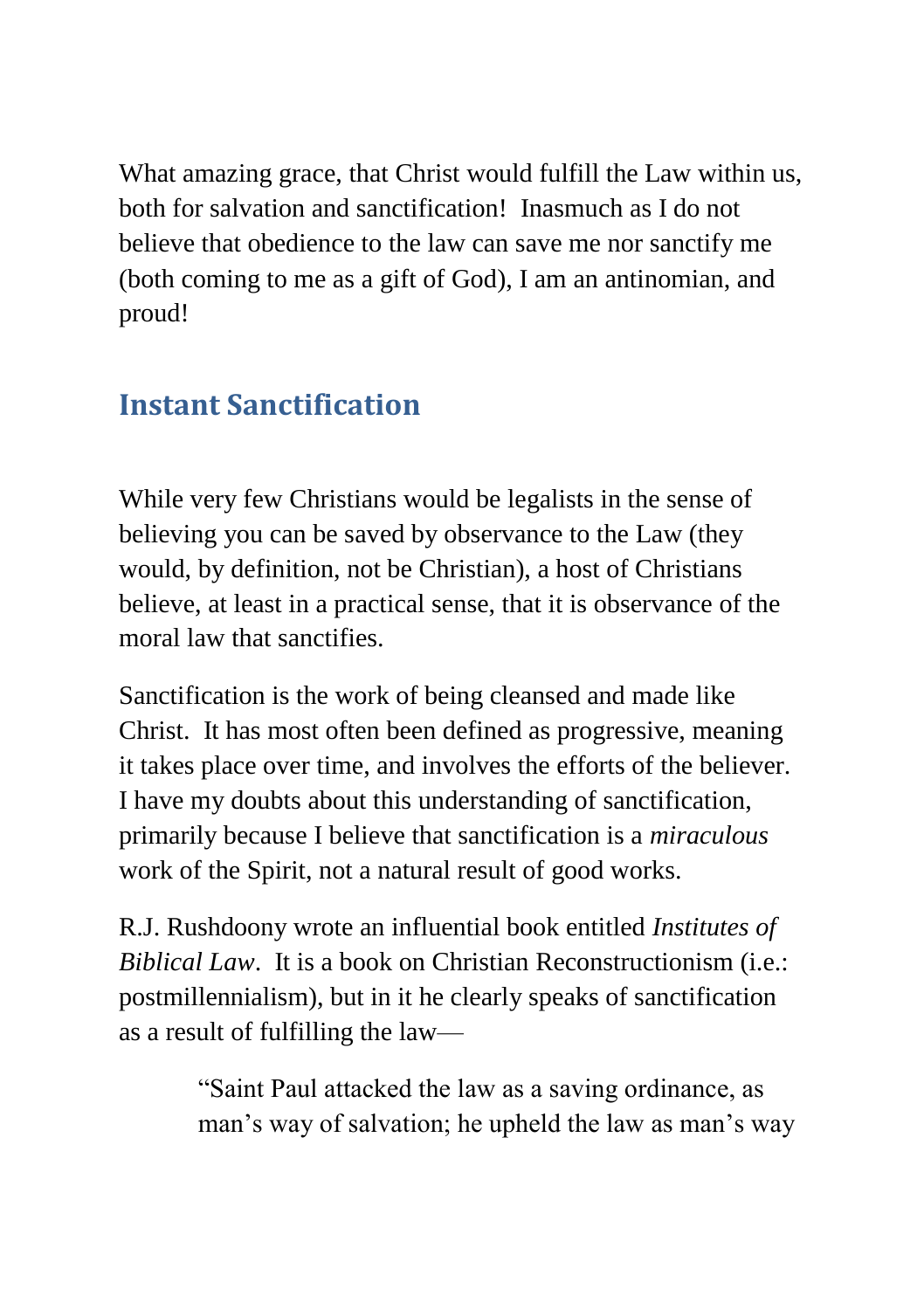of *sanctification* rather than justification…. The Law is not our means of justification or salvation, but of sanctification…. Sanctification depends on our lawkeeping in mind, word, and deed…. The Law is the way of holiness, the way of sanctification."

The real question is whether the work of Christ on the Cross is satisfactory for our justification, our sanctification, or both? I believe that Christ fully fulfilled the Law's demands, both for justification and sanctification. The fruit of the Spirit (which fruit is sanctification) is a result of our conversion experience, not a condition.

So sanctification comes as a work of the Spirit in our lives, using the "washing of the water of the word" as a cleansing tool. To be sanctified, then, does not require obedience to a moral code, but the filling of the Spirit. It is a miraculous and spiritual work of grace.

So where do our good works come in? Good works are a *result* of the sanctifying work of the Spirit. As the Spirit renews our mind and makes all things new our behavior is changed. Sanctification is a work from the inside-out. Furthermore, sanctification produces the desire to achieve rewards for God's glory through our good works.

**.** 

<sup>1</sup> . *Vol. 143*: *Bibliotheca Sacra Volume 143*. 1986 (571) (234). Dallas, TX: Dallas Theological Seminary.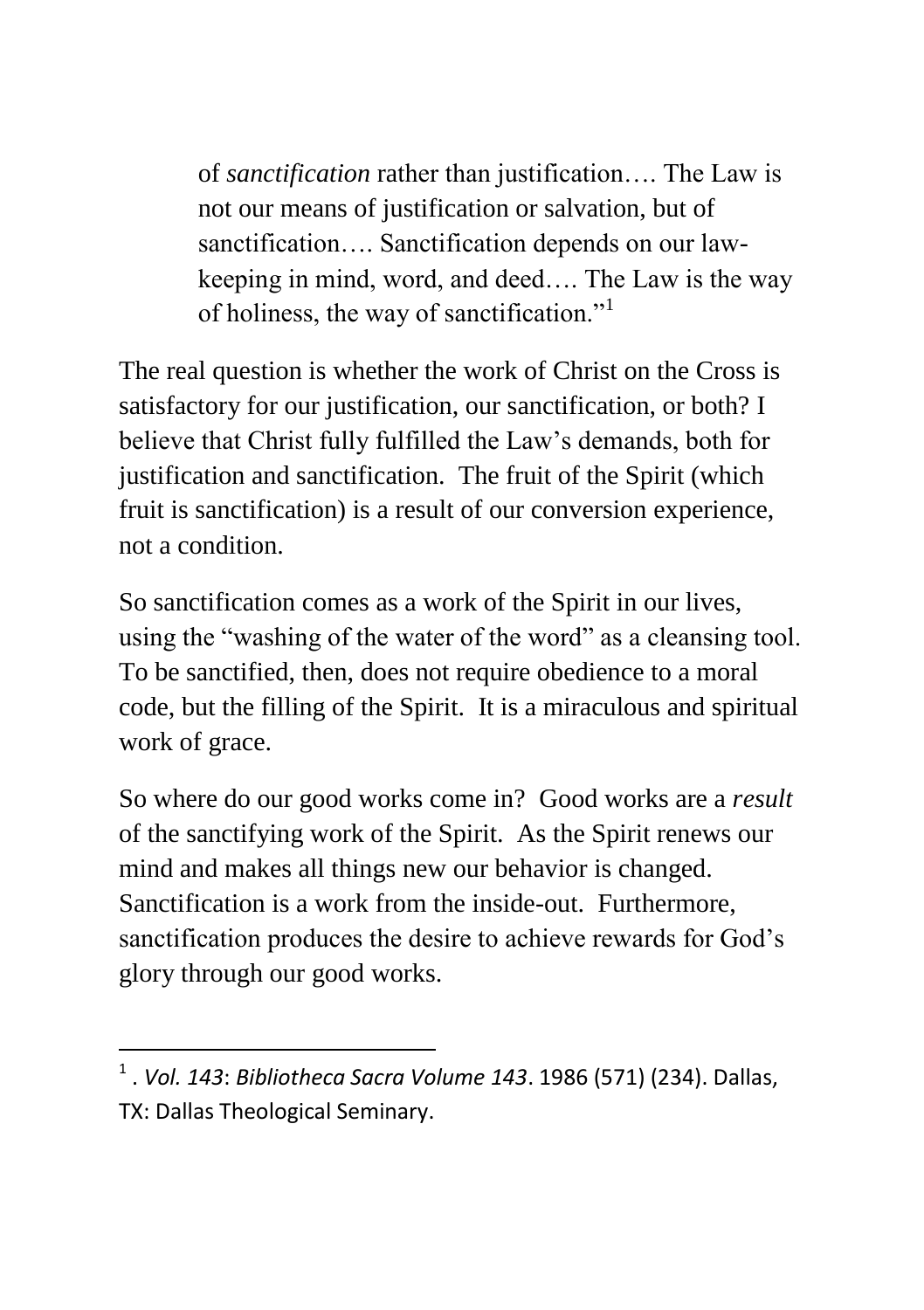# **Instant Rewards**

I hear very little chatter, preaching, teaching, or discussion about heavenly rewards for the believer. Most of what I do hear carries a negative tone, such as, "I'm not motivated by rewards, I just do what I do because I love the Lord." Though such talk has a sanctimonious feel, I wonder if it has a Biblical base.

Rewards are clearly taught in the New Testament. I believe that an understanding of rewards can motivate our walk with Jesus and our service for His coming Kingdom. I want to share four key elements to a proper understanding of rewards—

## **1. Rewards cannot be equated with salvation.**

Very often, scripture that speaks of reward is equated with salvation. This is a frightening error, often bringing an unnecessary fear of the loss of salvation to believers who are not well-grounded in the doctrine of grace.

Get this clear: **God gives salvation**. It is freely given and freely received.

The **only** requirement for salvation is to place your faith in the saving work of Jesus Christ as Savior. Only in this understanding of salvation is there any assurance of salvation. If we think that our repentance, profession of faith, recitation of a sinner's prayer, baptism, church membership, or Christian faithfulness are required elements of salvation, then we have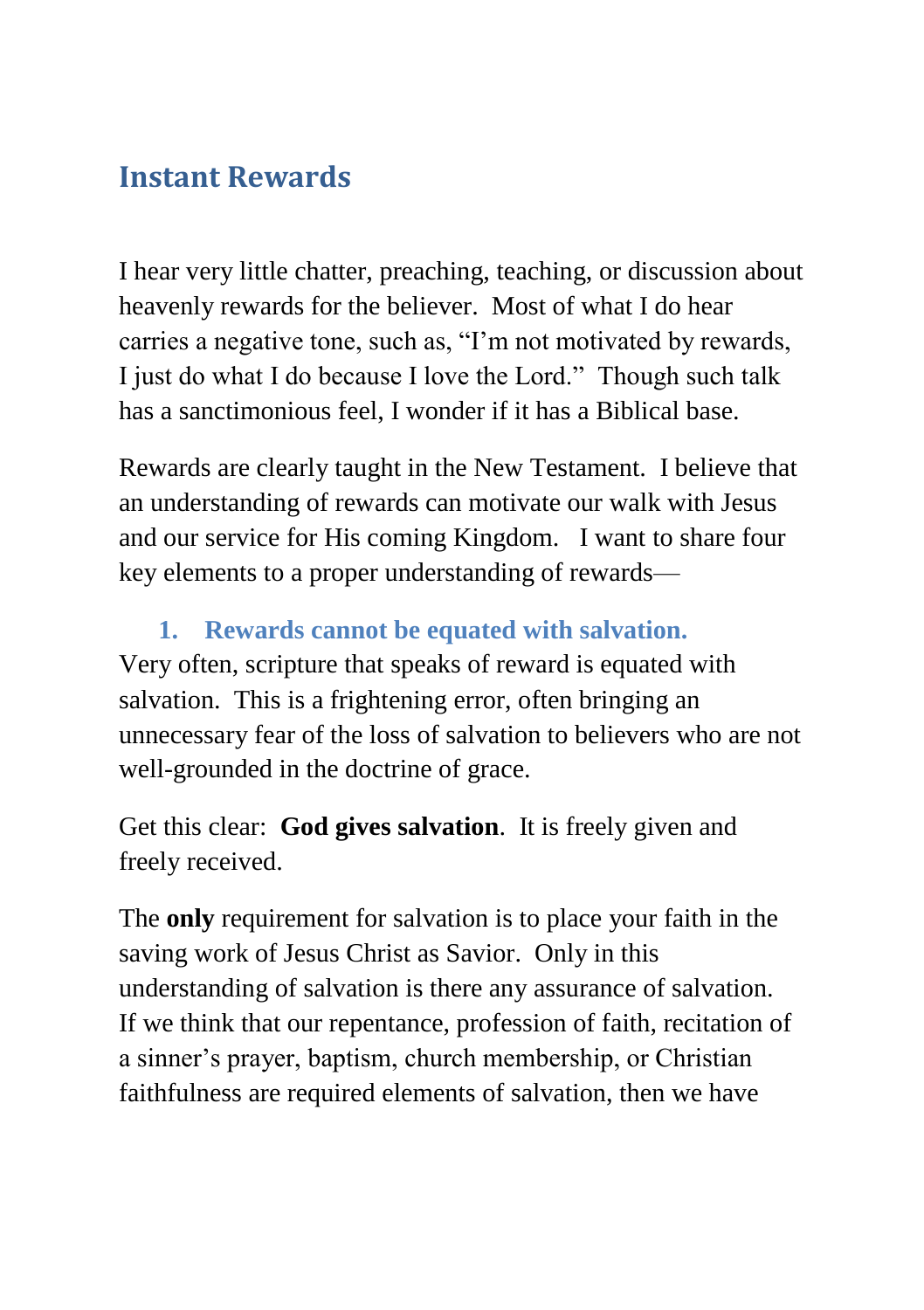placed a works element into salvation, and the "reward" we receive would be no reward at all, "but as what is due."

Paul makes this clear in Romans 4:4-5 as he reminds us of a clear truth—

Now to the one who works, his wage is not credited as a favor, but as what is due. But to the one who does not work, but believes in Him who justifies the ungodly, his faith is credited as righteousness.

Often, scriptures about rewards are misinterpreted to be scriptures about salvation. This leads to terrible doubts about eternal security. For example, Paul says in 1 Corinthians 9:24- 27 that we are to "run in such a way" that we may win. The prize is an imperishable wreath. Paul concludes that even he is working to "discipline my body and make it my slave, so that, after I have preached to others, I myself will not be disqualified."

If Paul can be disqualified from salvation, then I am afraid! But why would the one who proclaimed such assurance ("... for I know whom I have believed and I am convinced that He is able to guard what I have entrusted to Him until that day" 1 Timothy 1:12) also be concerned about being disqualified? Clearly, Paul didn't have a sliver of doubt about his salvation, because he understood grace and its amazing nature. His concern was for rewards, not salvation.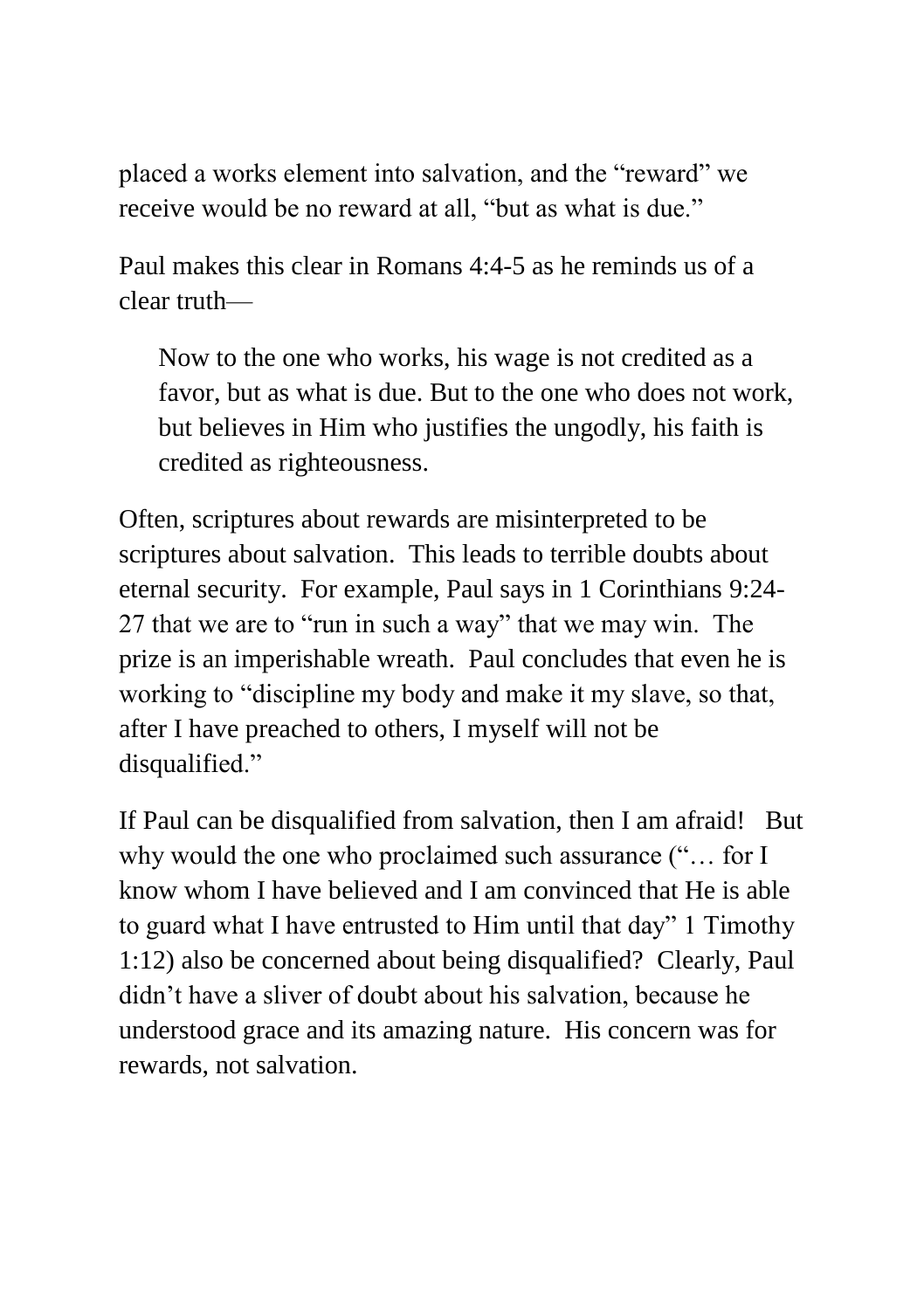#### **2. Rewards are worked for, they are not gifts.**

Just as many salvation scriptures have been inappropriately connected with reward, many reward scriptures are erroneously equated with salvation. When this happens, we forget the aspect of **works** *in* (not *for)* our salvation.

In 1 Corinthians 3:5-8 Paul rebukes the Corinthian believers for creating factions—some with Paul, some with Apollos. Paul points out in verse 6, "I planted, Apollos watered, but God was causing the growth." He continues that, "neither the one who plants nor the one who waters is anything"  $(v, 7)$ . This seems to minimize the role of works in the believers life. Paul does this because he is emphasizing the growth-giving work of God that outshines all of our earthly work. If we work to gain a following of men, we are deceived.

So if we are not to work to gain a following of men, are works not important? This would be an incorrect assumption. Paul concludes that "We are God's fellow **workers**" (v. 9) and that "each one will receive his own reward **according to his own labor"** (v. 8).

John records the words of Jesus in Revelation 22:12—

"Behold, I am coming quickly, and My reward is with Me, to render to every man according to what he has done."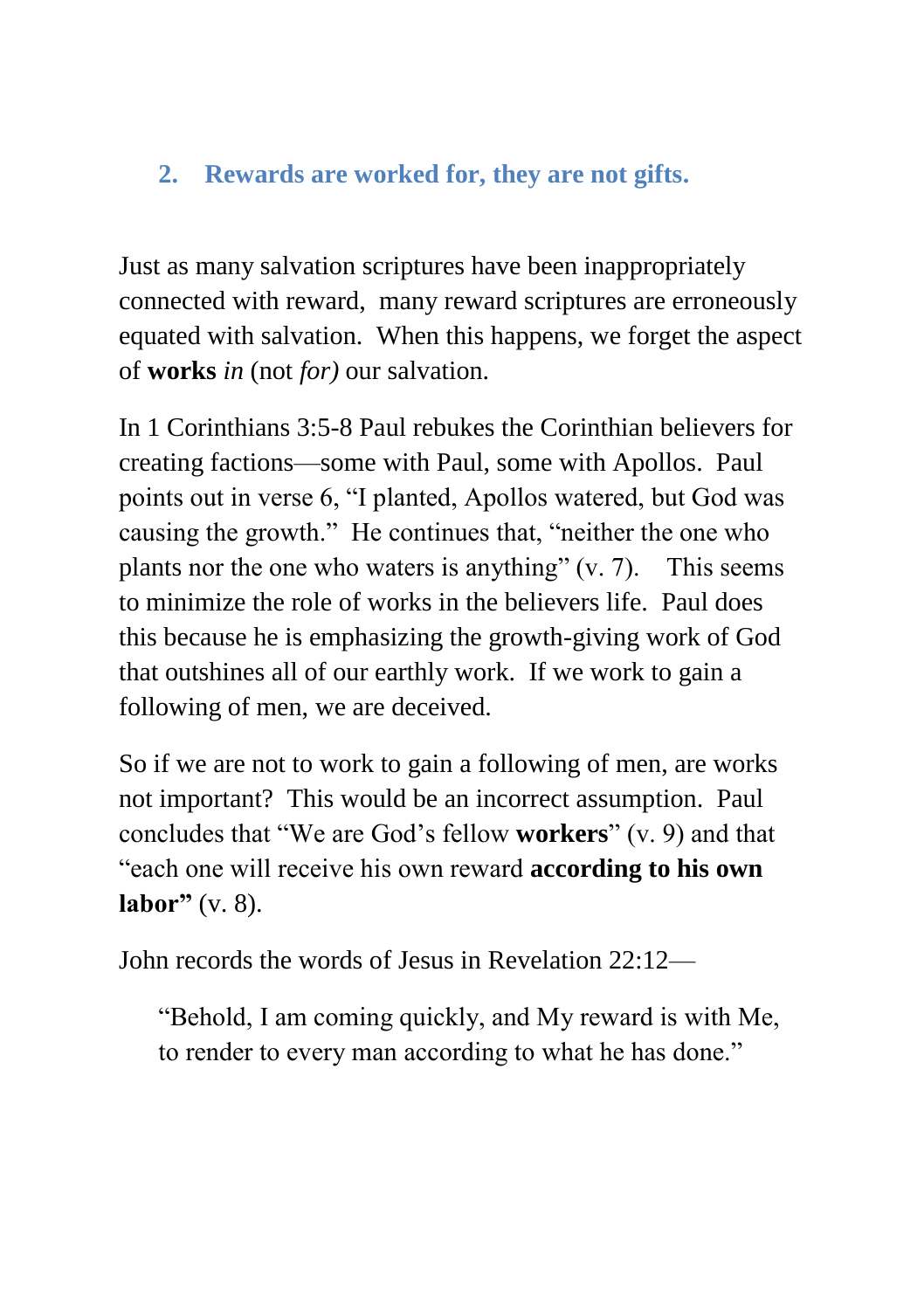Salvation is given. Rewards are earned. When do we get them?

## **3. Rewards are given in Heaven.**

We won't get them here. Rewards are not the prosperity gospel that teaches each good work receives a quick, earthly, and often in-kind reward. Rewards are "imperishable" and thus can only be gained in heaven. 1 Corinthians 3:12-15 shows that—

…if any man builds on the foundation with gold, silver, precious stones, wood, hay, straw, each man's work will become evident; for the day will show it because it is to be revealed with fire, and the fire itself will test the quality of each man's work. If any man's work which he has built on it remains, he will receive a reward. If any man's work is burned up, he will suffer loss; but he himself will be saved, yet so as through fire.

"The day" that will "show it" is the day of the believer's judgement, when we stand before the throne and each man is rewarded "according to his labors" (1 Corinthians 3:8).

## **4. Rewards should be a motivator for godly living.**

Rewards are a work of the flesh that honors God. We ought to work to receive rewards. 2 Peter 1:5-11 teaches us that along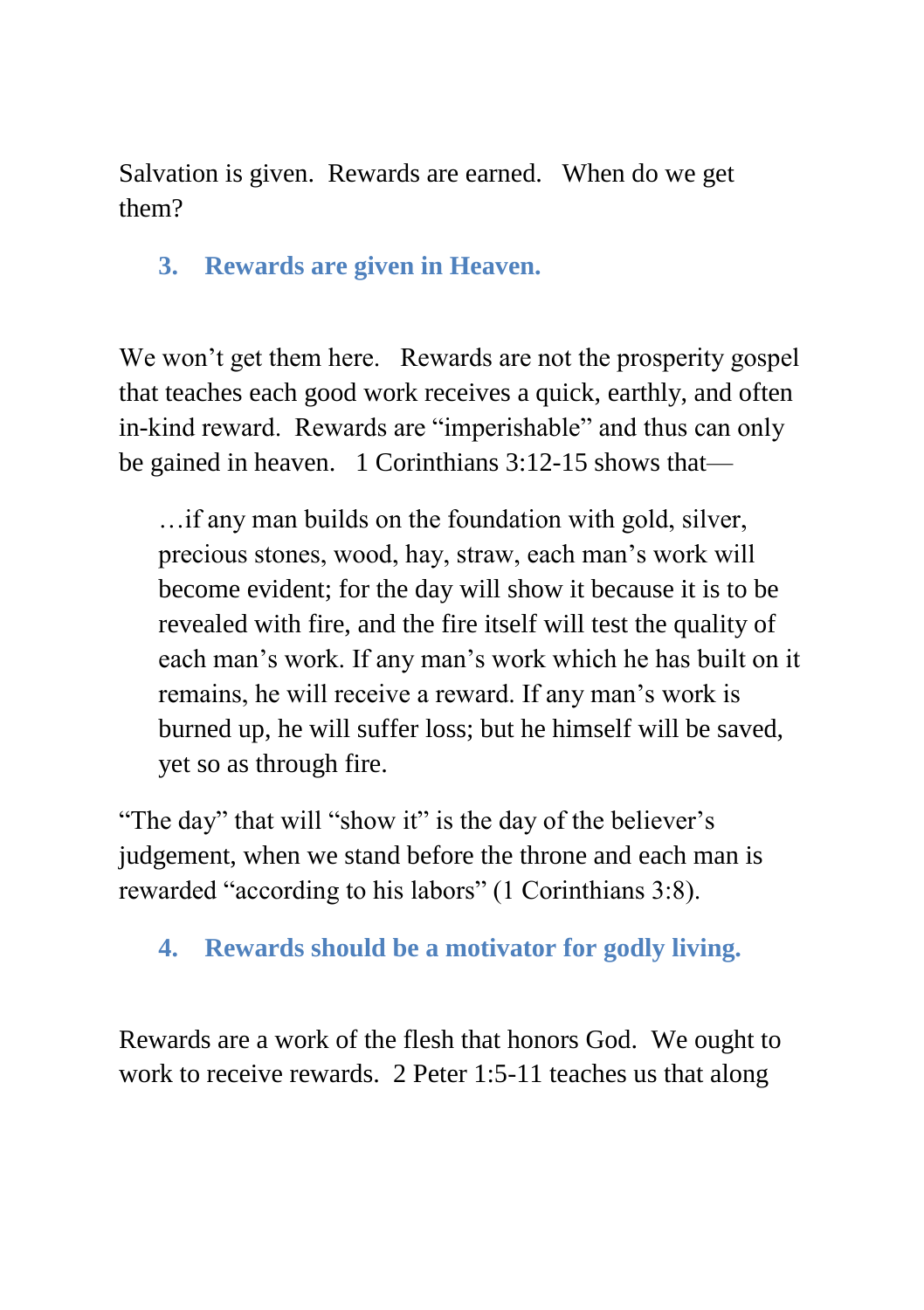with our saving faith we are to "apply all diligence" to add these works to our faith—

- Moral excellence
- Knowledge
- Self-control
- **Perseverance**
- Godliness
- Brotherly kindness
- $\bullet$  Love

Then Peter gives the powerful reminder that when these are added to faith with all diligence, that "they render you neither useless nor unfruitful"  $(2$  Peter 1:8) and "in this way the entrance into the eternal kingdom of our Lord and Savior Jesus Christ will be abundantly supplied to you"  $(2$  Peter 1:11). That is, we will enter into the Kingdom with the words "well done, good and faithful servant." This ought to be a powerful motivator for the believer—to please the Savior.

The Apostle John tells us that it is possible to "lose what we have accomplished." He is not speaking of salvation. His concern is that "you may receive a full reward" (2 John 1:8). To abide in Christ, walk with Christ, be filled with the Spirit, know Christ, and love Christ are terms the New Testament writers use to speak about our growing relationship with Christ. They are not salvation words, but relationship words.